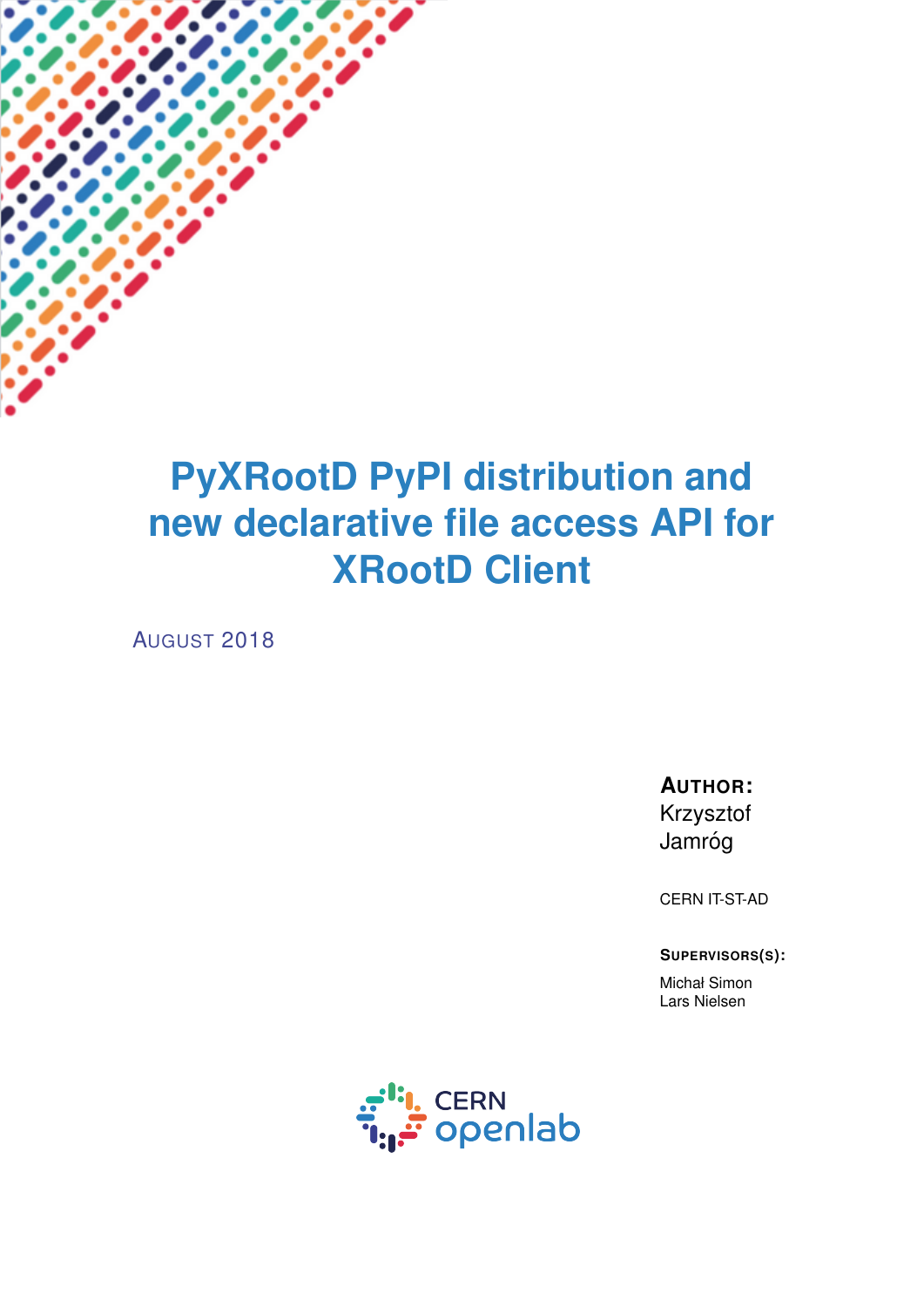

## **Abstract**

The project described in this report is related to XRootD framework development. It was divided into two parts. First part was about publishing XRootD python bindings called PyXRootD to Python Package Index. This makes PyXRootD installation much easier and resolves problem with versioning. Second part was about creating new API for file operations, which are one of mainly used components of XRootD framework. Introduced API provides more readable and convenient way of using asynchronous functions available in XRootD.

This report describes the motivation behind both parts of the project and their implementation.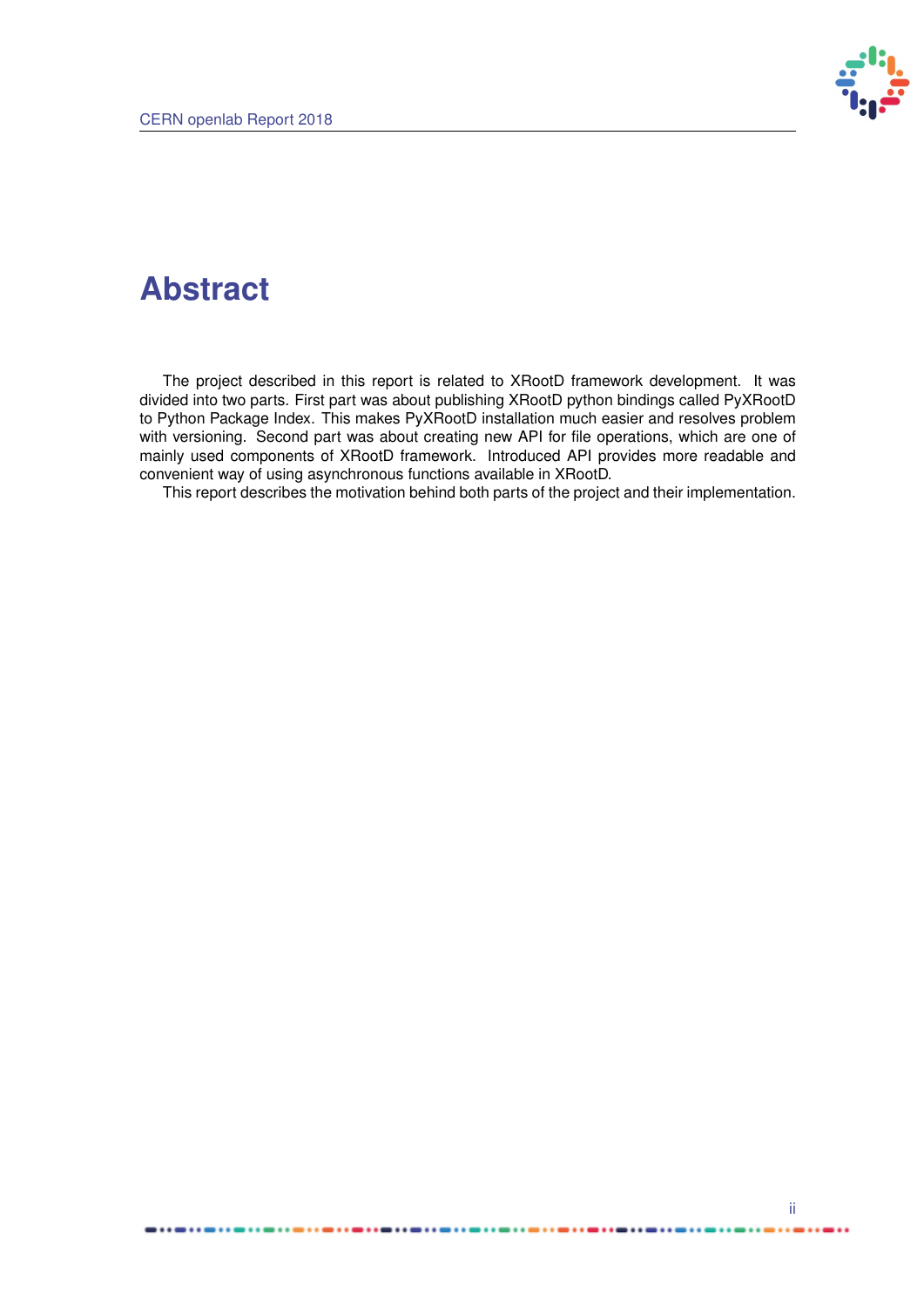. . . . . . .



## **Acknowledgements**

First of all, I would like to thank my supervisors Michał and Lars for giving me the opportunity to work on this project, for their great support and a lot of knowledge I got from them.

I would also like to thank the whole CERN Openlab team for the organisation of this programme and a lot of help with addministrative issues.

Last but not least I would like to thank all summer students for making this summer a great experience.

..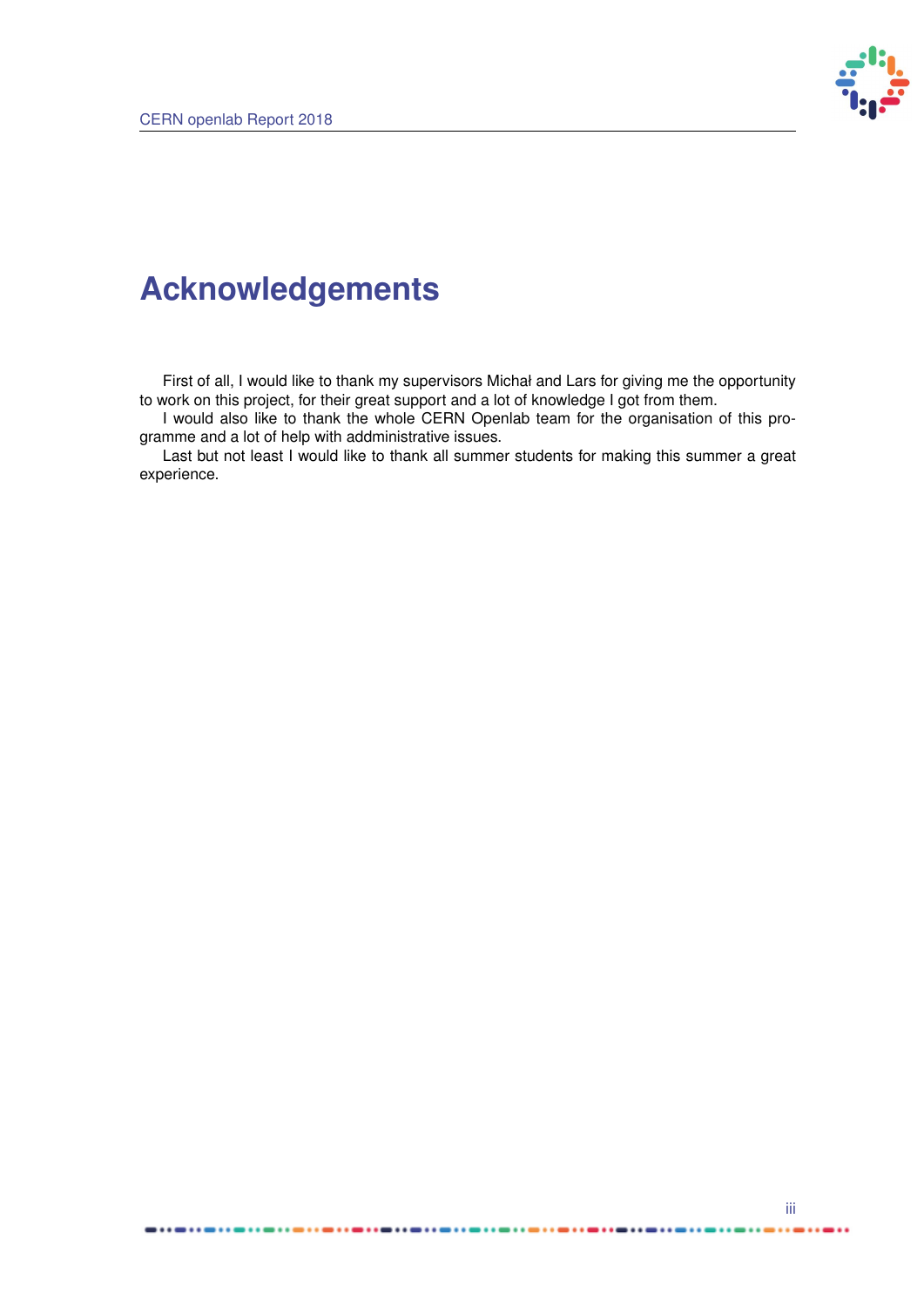

# <span id="page-3-0"></span>**Contents**

.............

. . . . . . . . . . .

| <b>Contents</b> |                                                                                                                                                                                                                                                                                                     |    |  |  |  |  |  |  |
|-----------------|-----------------------------------------------------------------------------------------------------------------------------------------------------------------------------------------------------------------------------------------------------------------------------------------------------|----|--|--|--|--|--|--|
|                 | <b>Introduction</b>                                                                                                                                                                                                                                                                                 |    |  |  |  |  |  |  |
| $2^{\circ}$     | <b>PyXRootD PyPI distribution</b><br>$\overline{2}$<br>2.2<br>Integration with GitLab Clarge Library 2014 - All Annual March 2014 - All Annual March 2014 - All Annual March 2014 - All Annual March 2014 - All Annual March 2014 - All Annual March 2014 - All Annual March 2014 - All Annu<br>2.3 |    |  |  |  |  |  |  |
| 3               | New file access API<br>3.1<br>$-5$<br>3.2 <sub>2</sub><br>3.3 <sup>°</sup><br>3.3.1<br>3.3.2<br>3.3.3<br>3.3.4<br>3.3.5                                                                                                                                                                             |    |  |  |  |  |  |  |
|                 | <b>Conclusions</b>                                                                                                                                                                                                                                                                                  | 11 |  |  |  |  |  |  |
|                 | <b>Bibliography</b>                                                                                                                                                                                                                                                                                 |    |  |  |  |  |  |  |

. . . . . . .

...

...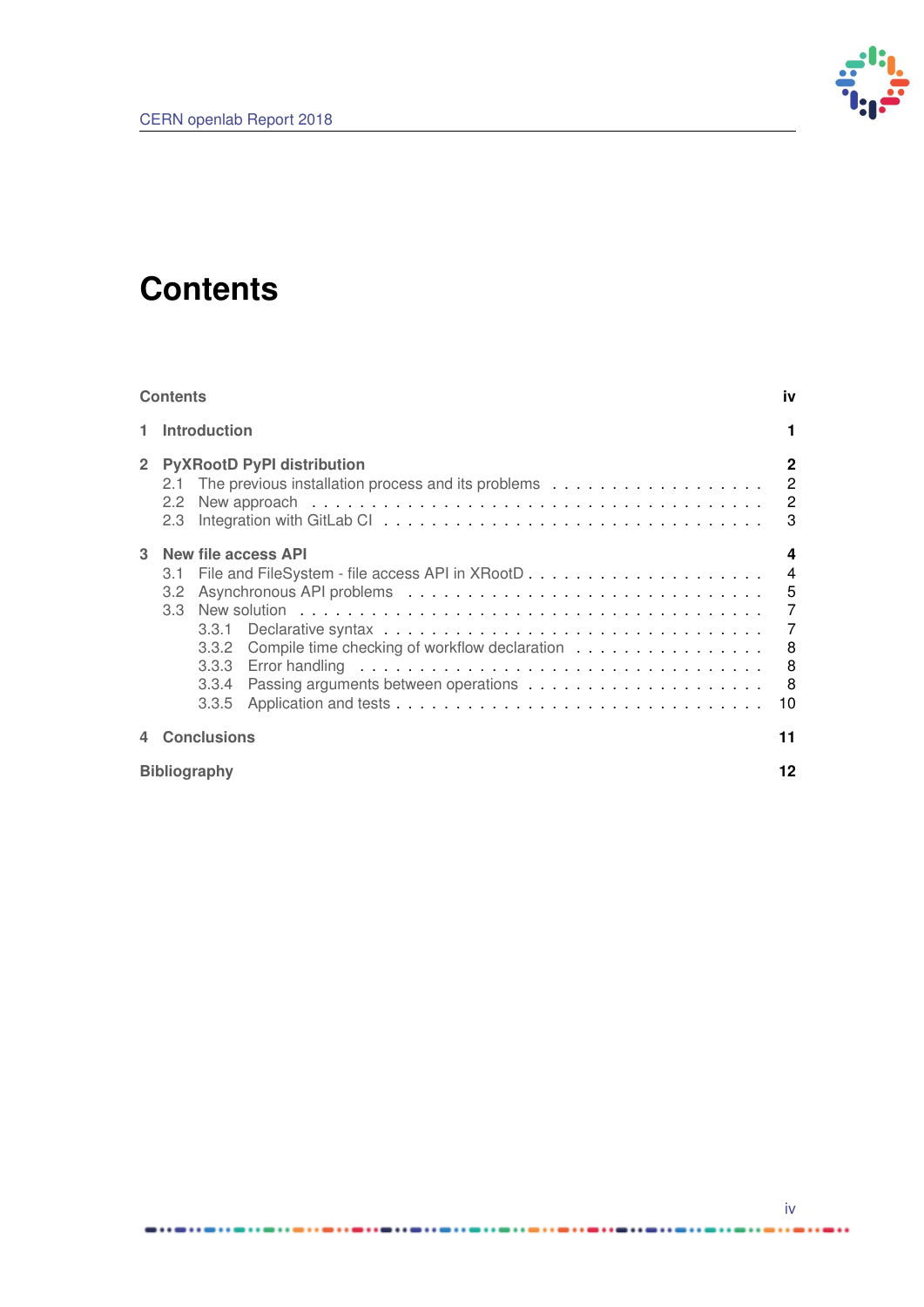## <span id="page-4-0"></span>**1. Introduction**

One of the main challenges for high-energy physics community working at CERN is dealing with huge amount of data generated each day. The data is distributed across multiple data servers or even multiple sites, therefore there is a need for software allowing users to access remote data in easy and efficient way. XRootD is a low latency file access framework of choice for High Energy Physics community and the backbone of the EOS project, the main storage solution used at CERN.

The framework is plugin based what makes it very customizable and therefore allows to meet even very specific requirements.

It has client-server architecture, where the former is responsible for aggregating multiple data storages and providing API to access them, and the latter is designed to use this exposed API to access remote data from the local machine.

The software is written in C++, but from the end user's perspective one of the key components of XRootD client are python bindings which allow to use all of its functionalities from Python scripts. These bindings are called PyXRootD.

The project described in this report is related to XRootD client and its python bindings. The first chapter describes new PyXRootD installation process and the motivation to introduce it. The second chapter is related to new file access API. It describes its key functionalities with some implementation details and usage examples.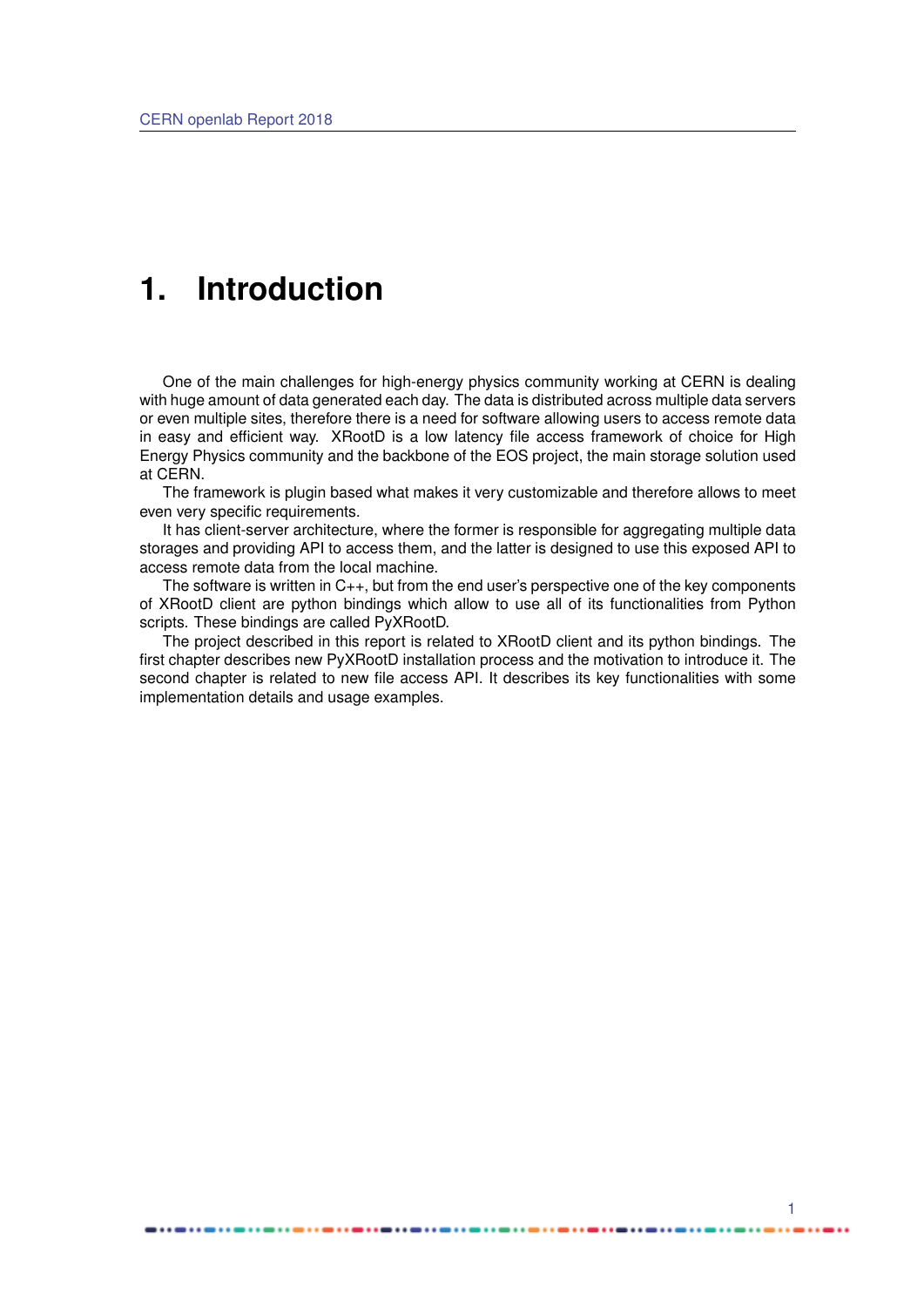

# <span id="page-5-0"></span>**2. PyXRootD PyPI distribution**

This chapter describes the motivation of publishing PyXRootD to Python Package Index as well as current distribution and installation process

### <span id="page-5-1"></span>**2.1 The previous installation process and its problems**

Until now there were two ways of installing PyXRootD. First way was to use package management utilities. There are two of them, where this package is available:

- Official XRootD YUM repository
- EPEL (Extra Packages for Enterprise Linux)

However, PyXRootD is sometimes installed in environments, in which these tools are not available. In these cases, the second way of installation is used, which involves manually downloading and compiling the source code. The typical procedure used to installing PyXRootD in this way is shown below:

```
git clone https://github.com/xrootd/xrootd.git
mkdir build
cd build
cmake . . / xrootd / . - DCMAKE_INSTALL_PREFIX=/installation/path
cd bindings/python
make
make install
python setup.py install
```
Listing 2.1: PyXRootD manual installation steps

There are several problems with both approaches described above. First of all, there is no support for python virtual environments, which are commonly used not only in testing environments, but also in production. It is user's responsibility to copy package files to appropriate folder so that it could be visible in a given virtual environment. The second problem is related to versioning. Especially in the second approach, the only way to install specific version is to change a branch after cloning the repository, to one that contains desired version. This requires some additional knowledge about branches naming convention, which is problematic for users who do not belong to the development team. The last problem is that these installation ways are different than classic python package installation approach. That means this process cannot be easily automated so the package needs to be installed separately which might sometimes be inconvenient.

### <span id="page-5-2"></span>**2.2 New approach**

Before moving to the description of new way of PyXRootD installation, it is worth to have a general overview of what PyPI and PIP are. PyPI is the official repository for Python libraries. At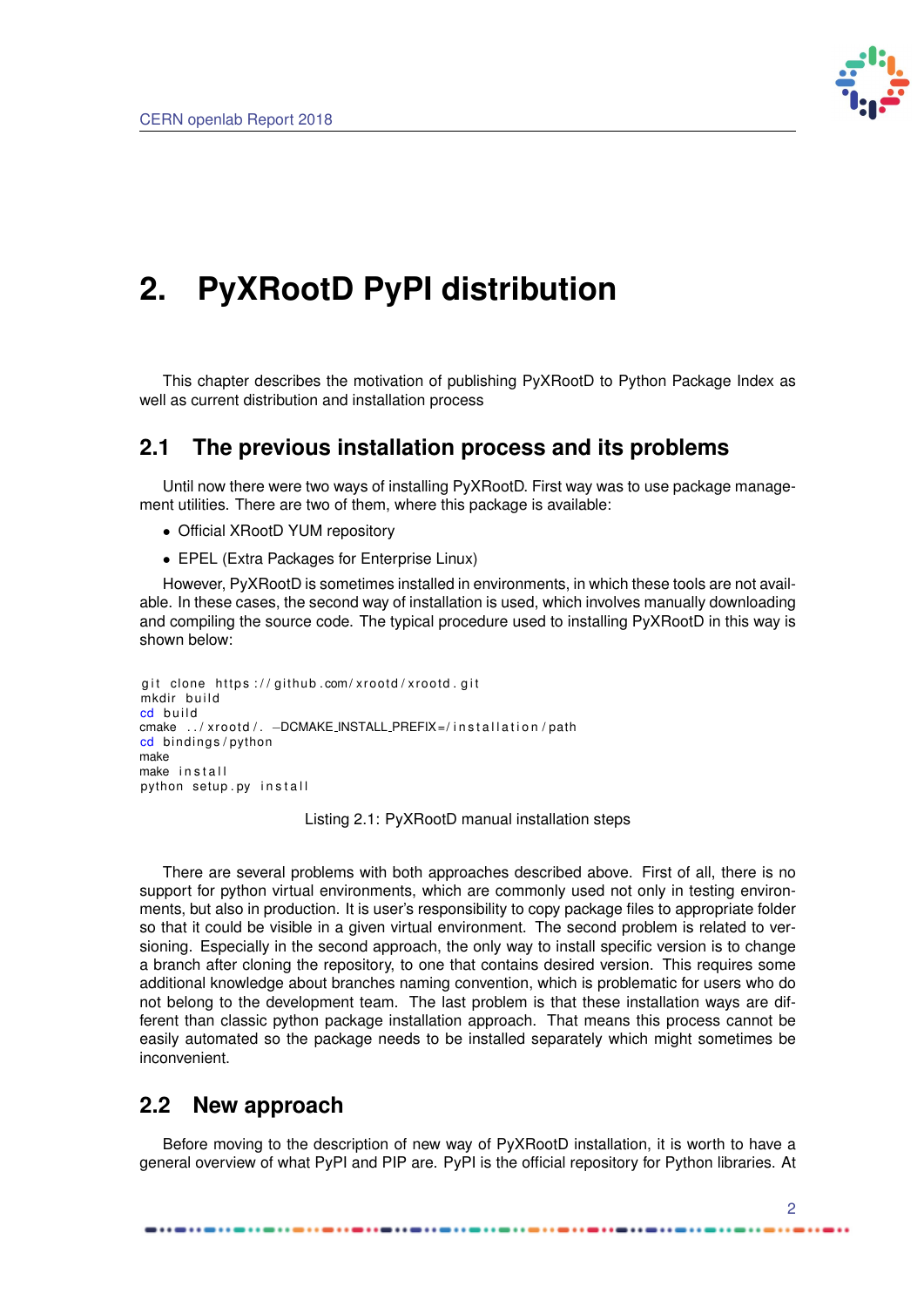

<span id="page-6-1"></span>

|                             | Search projects    |   |  |  |  |  |  |
|-----------------------------|--------------------|---|--|--|--|--|--|
|                             |                    |   |  |  |  |  |  |
| xrootd 4.8.4                |                    |   |  |  |  |  |  |
|                             | pip install xrootd | Û |  |  |  |  |  |
|                             |                    |   |  |  |  |  |  |
| XRootD with Python bindings |                    |   |  |  |  |  |  |

Figure 2.1: PyXRootD uploaded to PyPI

the time of writing this report it contains over 150 thousands of different packages. All of those packages can be installed by PIP which is a package management system used to install and manage Python packages.

The solution to the problems described in the previous section was to upload PyXRootD to PyPI (Fig. [2.1\)](#page-6-1). After that the installation is very easy and can be done using PIP:

pip in stall  $x$  rootd == 4.8.4

There is also no problem with versioning anymore. Version can be specified in installation command as shown above. PIP allows to automate installation of entire group of packages by creating properly formatted requirements.txt file and installing it as following:

```
pip install −r requirements.txt
```
That allows to install PyXRootD automatically with other Python packages used in the given project.

## <span id="page-6-0"></span>**2.3 Integration with GitLab CI**

The process of publishing PyXRootD to PyPI has been integrated with GitLab CI/CD (Continuous Integration & Deployment) tool. This was done by adding job which builds required archives whenever new version of XRootD framework is published.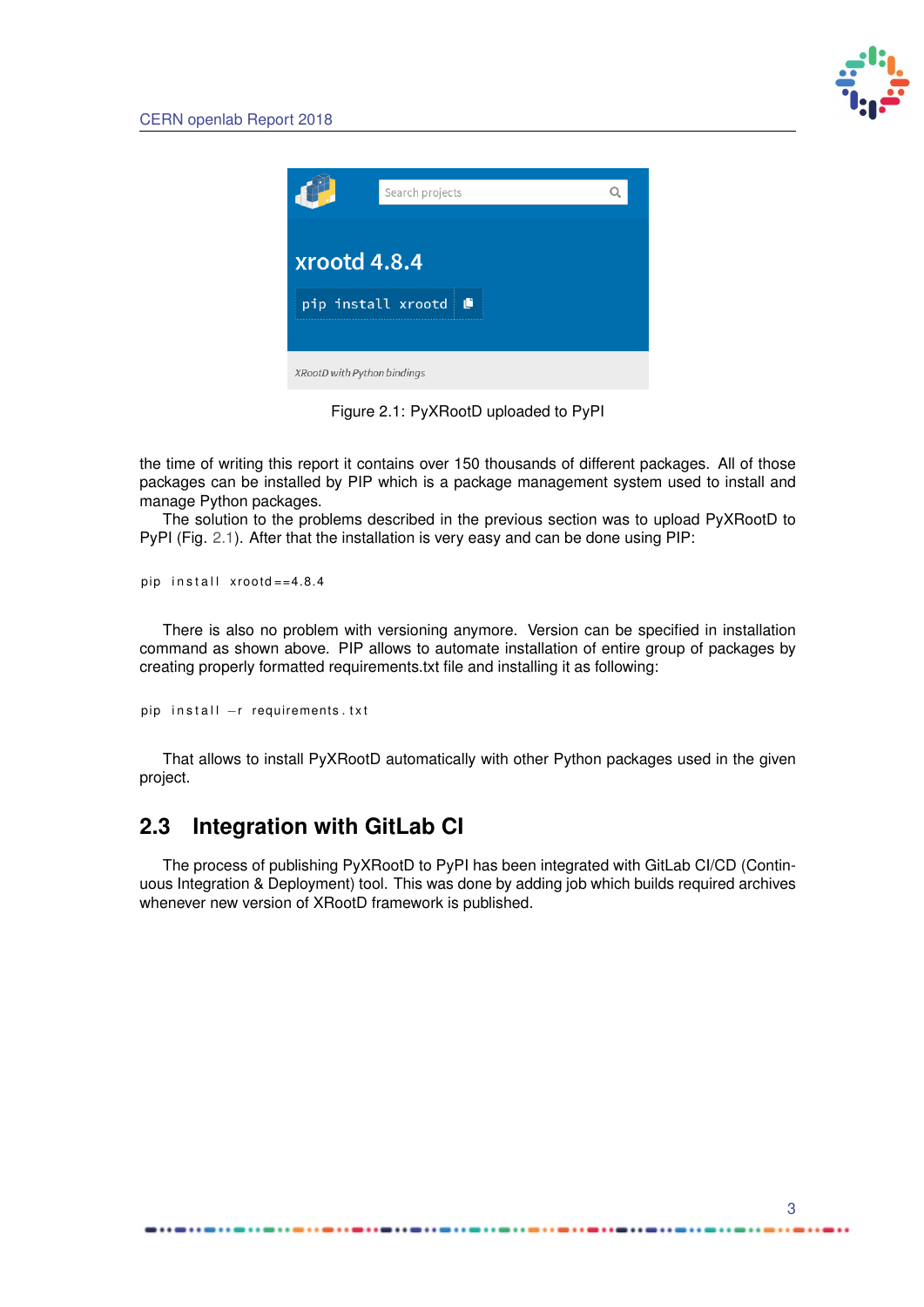

## <span id="page-7-0"></span>**3. New file access API**

### <span id="page-7-1"></span>**3.1 File and FileSystem - file access API in XRootD**

As XRootD is mainly used with file-based repositories, one of its most important components is the file access API. This utility contains both single file and file system functions.

There are two versions of each of those functions: synchronous and asynchronous. The main difference from the API perspective is that asynchronous functions take one more argument which is a handler object. This object implements specific interface and its methods are called when the response from asynchronous function call arrives. The example of two versions of Write method are shown in Listings [3.1](#page-7-3) and [3.2.](#page-7-4) Listing [3.3](#page-7-5) shows example handler implementation.

<span id="page-7-3"></span>

| XRootDStatus Write (uint64_t) |            | offset .        |
|-------------------------------|------------|-----------------|
|                               | uint32_t   | size.           |
|                               | const void | $*$ buffer.     |
|                               | $uint16_t$ | $timeout = 0$ : |

Listing 3.1: Synchronous version of Write method

```
, XRootDStatus Write ( uint64_t offset , and the size offset of the translation of the translation o
                           uint32_tconst void *buffer ,
                           ResponseHandler ∗handler,
                           uint16_t timeout = 0 );
```
Listing 3.2: Asynchronous version of Write method

```
class SimpleHandler: public ResponseHandler {
    public:
        void HandleResponse (XrdCl :: XRootDStatus *status, XrdCl :: AnyObject *response) {
             / /−−−−−−−−−−−−−−−−−−−−−−−−−−−−−−−−−−−−−−−−−−−−−
             //! Perform operations using response object
             / /−−−−−−−−−−−−−−−−−−−−−−−−−−−−−−−−−−−−−−−−−−−−−
            delete status;
            delete response;
            delete this;
        }
};
```
<span id="page-7-2"></span>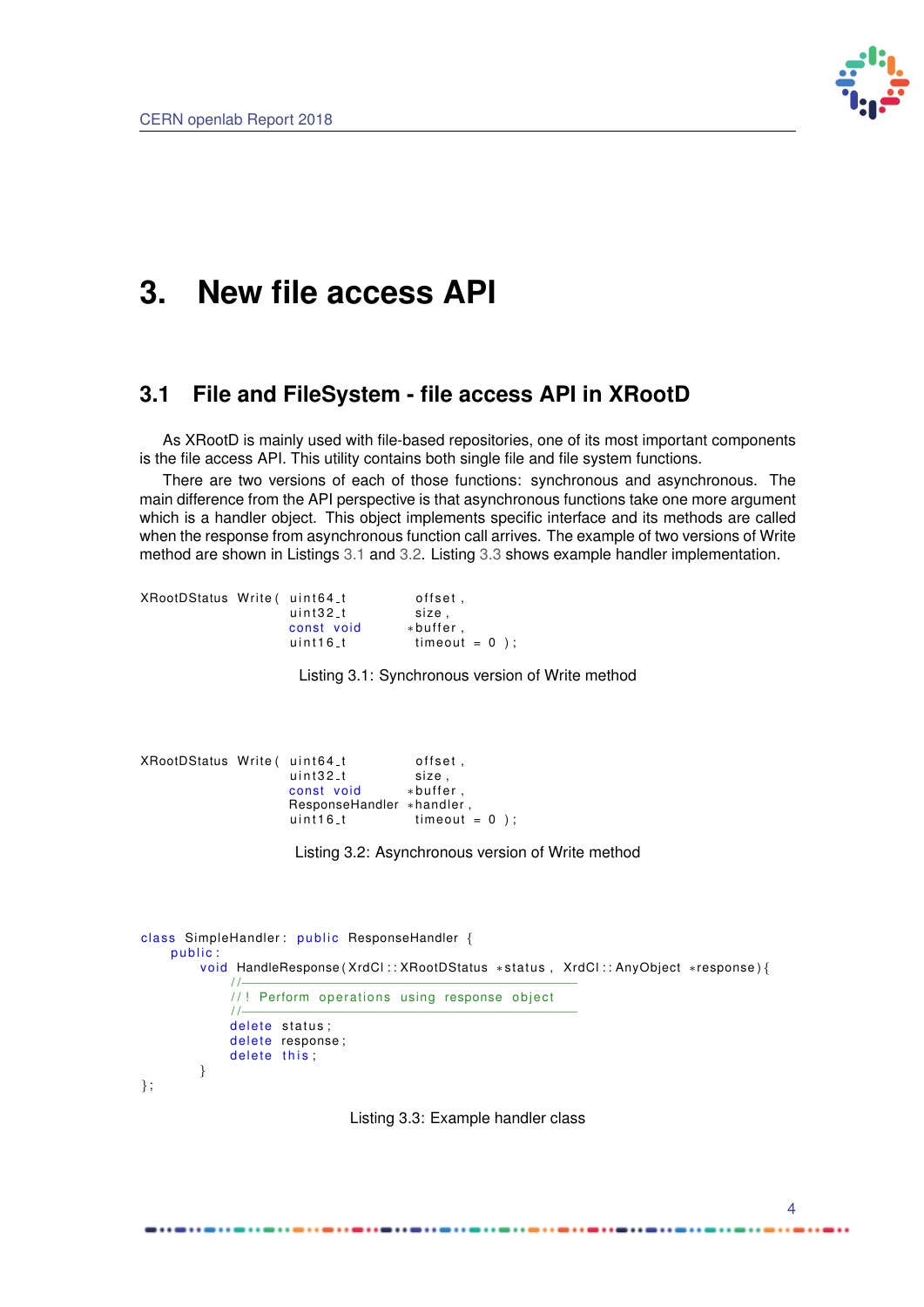

### **3.2 Asynchronous API problems**

Asynchronous API in many cases can be much more efficient than synchronous code. As well known, in case of asynchronous functions, program does not wait for the function execution end and it is the handler which is responsible to control the execution flow. To perform specific operation on a file, usually there is a need to call at least few functions in specific order. For example reading a file usually consists of the following steps:

- Opening file
- Reading file content
- Closing file

To ensure proper execution flow, each next function needs to be called from the previous function's handler. The typical flow of the case described above is shown in Figure [3.1.](#page-9-0) At first *Open* operation is called. After its execution is finished, provided handler is run. Inside the handler, the second operation (*Read*) is called with another handler in which the third operation (*Close*) is called.

Defining that relatively simple flow requires quite a lot of work. At first, each operation call requires different arguments so each handler needs to have different implementation. That means for each handler user needs to define separate class. Furthermore, in each handler the operation status needs to be checked and potential errors should be handled. This process becomes even more difficult in case of more complex flow including parallel operations, as shown in Figure [3.2.](#page-9-1)

Apart from complexity, there is also another problem with current asynchronous API, which is code readability. The example usage of asynchronous function is shown in Listing [3.4.](#page-8-0) As it can be seen, at the first sight only first operation call can be seen and further execution is done in handler. That means to understand whole execution flow user would need to go through set of handlers what can be very inconvenient and time consuming.

```
const string path = \sqrt{r}/tmp/testfile.txt";
const OpenFlags:: Flags flags = OpenFlags:: Read;
const Access: : Mode mode = Access: : None;
auto openHandler = new CustomOpenHandler();
File * file = new File ();
file ->Open(path, flags, mode, openHandler); // Further execution in handler: Read->Close
```
Listing 3.4: Asynchronous usage example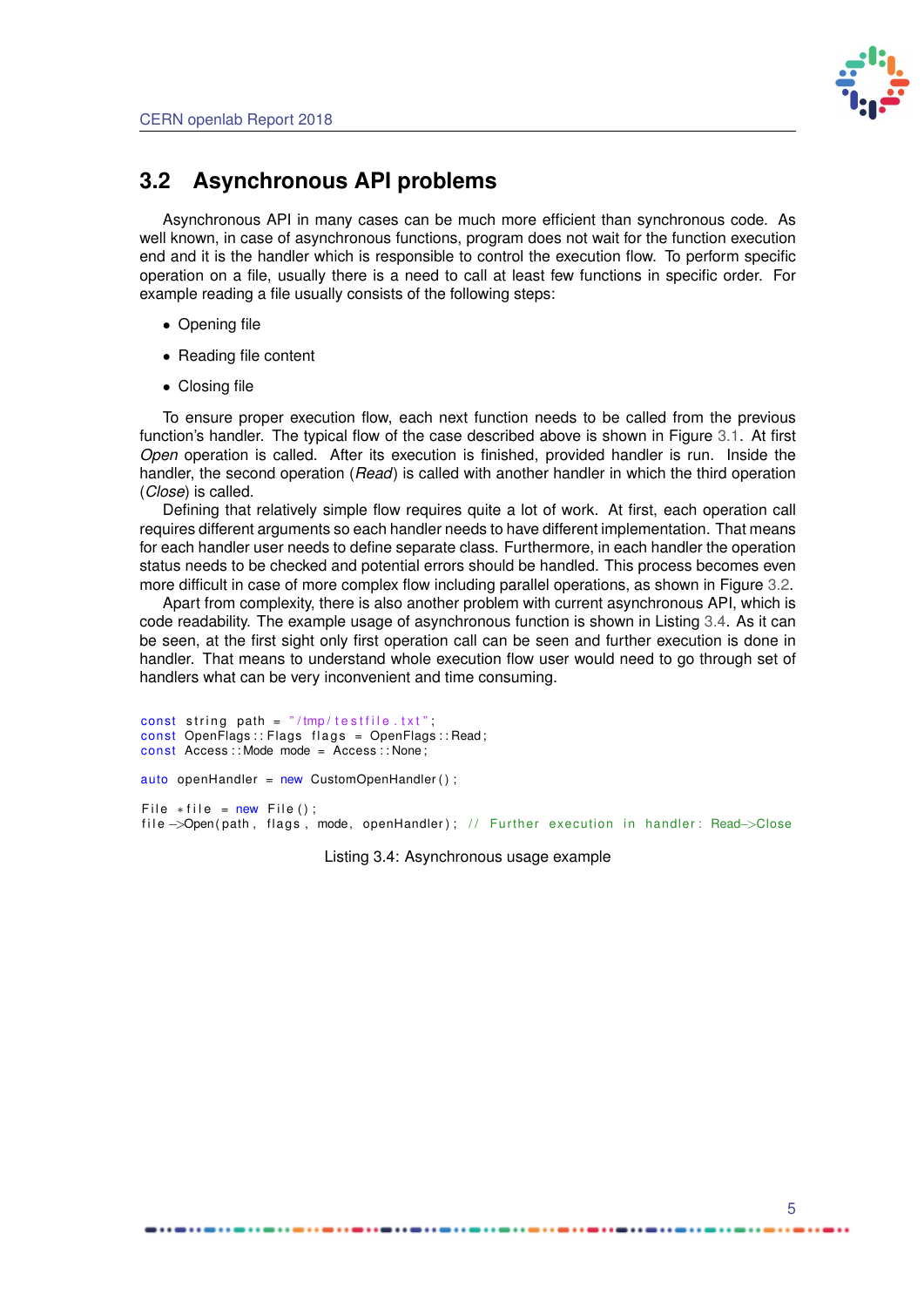

<span id="page-9-0"></span>

Figure 3.1: File reading operations flow

<span id="page-9-1"></span>

Figure 3.2: More complex file operations flow (handlers are skipped for readability)

..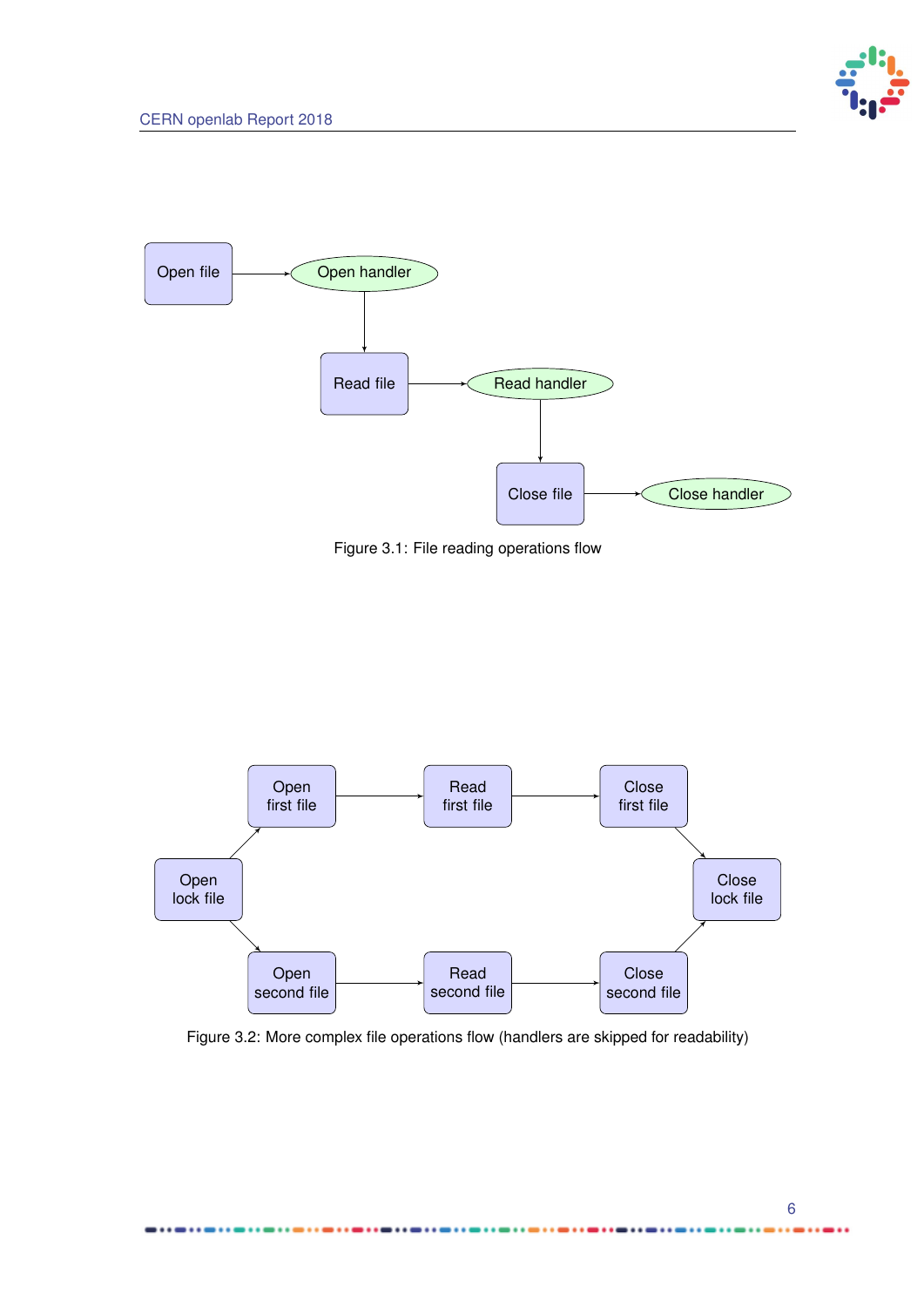

### <span id="page-10-0"></span>**3.3 New solution**

The goal of that part of the project was to make usage of asynchronous API easier and thus mitigate the problems described in previous section. For this purpose, new declarative API has been designed and implemented. It has been built on top of existing API and provides additional level of abstraction for the end user. This section describes the main parts and characterictics of introduced mechanism as well as its usage examples and some implementation details.

There are several requirements which needed to be met to make this API the easiest and the most useful. At first, it should be possible to define whole operations workflow in one place without a need to spread the logic into many classes. Secondly, the syntax should be as easy and declarative as possible so that users could focus on what operations they want to perform without caring about proper execution flow. What is more, as the syntax can be very specific, user should be notified about potentially incorrect configuration during compilation time. The next important thing is error handling. As the whole workflow declaration is supposed to be done in one place, it should also be possible to check for potential errors in the same place. The challenge was to meet all of these requirements and at the same time have all functionality which was there before. So for example, it should be still possible to create communication between operations so that the result of one operation could be used to compute arguments for the next operation.

#### <span id="page-10-1"></span>**3.3.1 Declarative syntax**

The syntax for workflows declaration was created with usage of operators overloading utility available in C++. The example of its usage is shown in Listing [3.5.](#page-10-2)

```
uint64<sub>-t</sub> offset = 0;
uint 32 t size = 50;
char* buffer = new char[size]();
const string path = \sqrt{r}/tmp/testfile.txt";
const OpenFlags :: Flags flags = OpenFlags :: Read;
const Access:: Mode mode = Access: : None;
File * file = new File ();
auto readHandler = new ResponseHandler();
auto \delta pipeline = Open (file) (path, flags, mode)
                      \textsf{Read}(\textsf{file})(\textsf{offset}, \textsf{size}, \textsf{buffer}) \gg \textsf{readHandler}| Close (file ) ();
Workflow workflow (pipeline);
workflow . Run(). Wait ();
```
Listing 3.5: Workflow declaration syntax

First few lines of this code snippet contain operations parameters declarations. Then the operations flow is declared and assigned to the *pipeline* variable. The declaration consists of the following elements: for each operation the correcponding object is created. Then the () operator is used to pass arguments to the operation. The number of arguments and their types are directly dependant on the operation. After that the  $>>$  operator can be used to provide a custom handler for the given operation. However this is optional and right now the handler should be used only to perform some additional actions with operation result. It is no longer responsible for controlling the flow. This mechanism also has support for lambda functions which can be used instead of defining separate class. In this example the handler is specified only for *Read* operation. Operations defined in this way can be connected by | operator. After defining the pipeline the *Workflow* object is created. It is a wrapper responsible for running operations, storing the result of the execution and controlling the flow using semaphores mechanism. After creation of this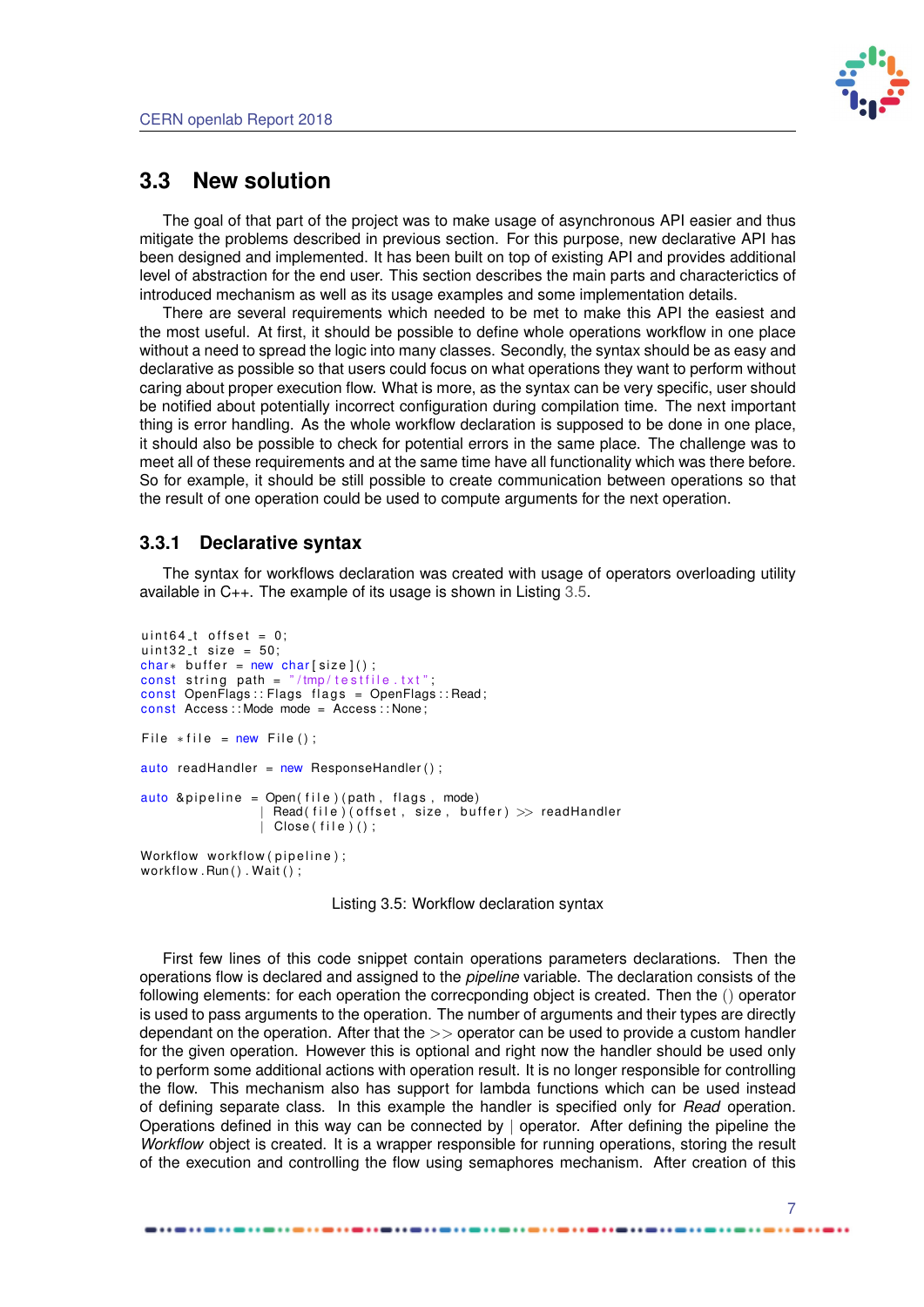

object the *Run()* method is called to execute defined operations. *Wait()* method stops current thread until the whole workflow will be executed.

Provided syntax allows also to define parallel execution of two operations flow. For that purpose, dedicated *Parallel* class is used. The example usage of this functionality is shown in Listing [3.6.](#page-11-3) It implements the flow shown in Figure [3.2.](#page-9-1)

```
auto & first Pipe = Open (first File) (first File Path, flags)
                   Read (first File) (offset, size, first Buffer)
                   Close ( first File ) ( ) ;
auto &secondPipe = Open(secondFile)(secondFilePath, flags)
                  | Read ( second File ) ( offset , size , second Buffer )
                  | Close (secondFile)();
auto &pipe = Open(lockFile)(lockFileUrl, flags)
               Parallel{&firstPipe, &secondPipe}
              Close (lock File ) ();
Workflow workflow (pipe);
workflow . Run(). Wait();
```
Listing 3.6: Workflow with parallel operations (parameters declarations are skipped for readability)

As it can be seen it is used in the same way as normal operation, the only difference is that its constructor accepts the collection of operations and there is no need to use () operation as this is not an operation thus does not need to take arguments.

#### <span id="page-11-0"></span>**3.3.2 Compile time checking of workflow declaration**

Workflow declaration syntax is very readable and easy to understand. However it has very specific syntax which needs to be followed. That is why the compile time declaration checking has been introduced so that user will be notified about malformed declaration during compilation. This has been done with usage of template metaprogramming and static assertions. Going into details, just after creation operation object has different template type than the types returned by  $()$  and  $>>$  operators and different methods are available. Therefore for example adding handler to the operation which is not configured will not be possible and will end up with the following error message:

*static assertion failed: Operator* >> *is available only for type Operation*<*Configured*>

#### <span id="page-11-1"></span>**3.3.3 Error handling**

As in proposed mechanism it is no longer neccessary to provide handlers, there is a need to have the possibility to handle failed operations statuses in the same place in which the workflow is defined. Therefore in internal workflow implementation status of each operation is checked and if it is not correct, then workflow execution ends and this failed status is saved as a status of workflow. Otherwise the next operation is run and if everything goes correctly the status of the last operation will be saved as the workflow status. It can be accessed by *GetStatus()* method implemented in *Workflow* class.

#### <span id="page-11-2"></span>**3.3.4 Passing arguments between operations**

Ofter there is a need to use the result of one operation as an argument for another operation. For example *Stat* operation can return information about the size of the file which can be used in *Read* operation. For that purpose the mechanism of passing arguments between operations has been implemented. Parameters passing can be done in handler. For that be possible handler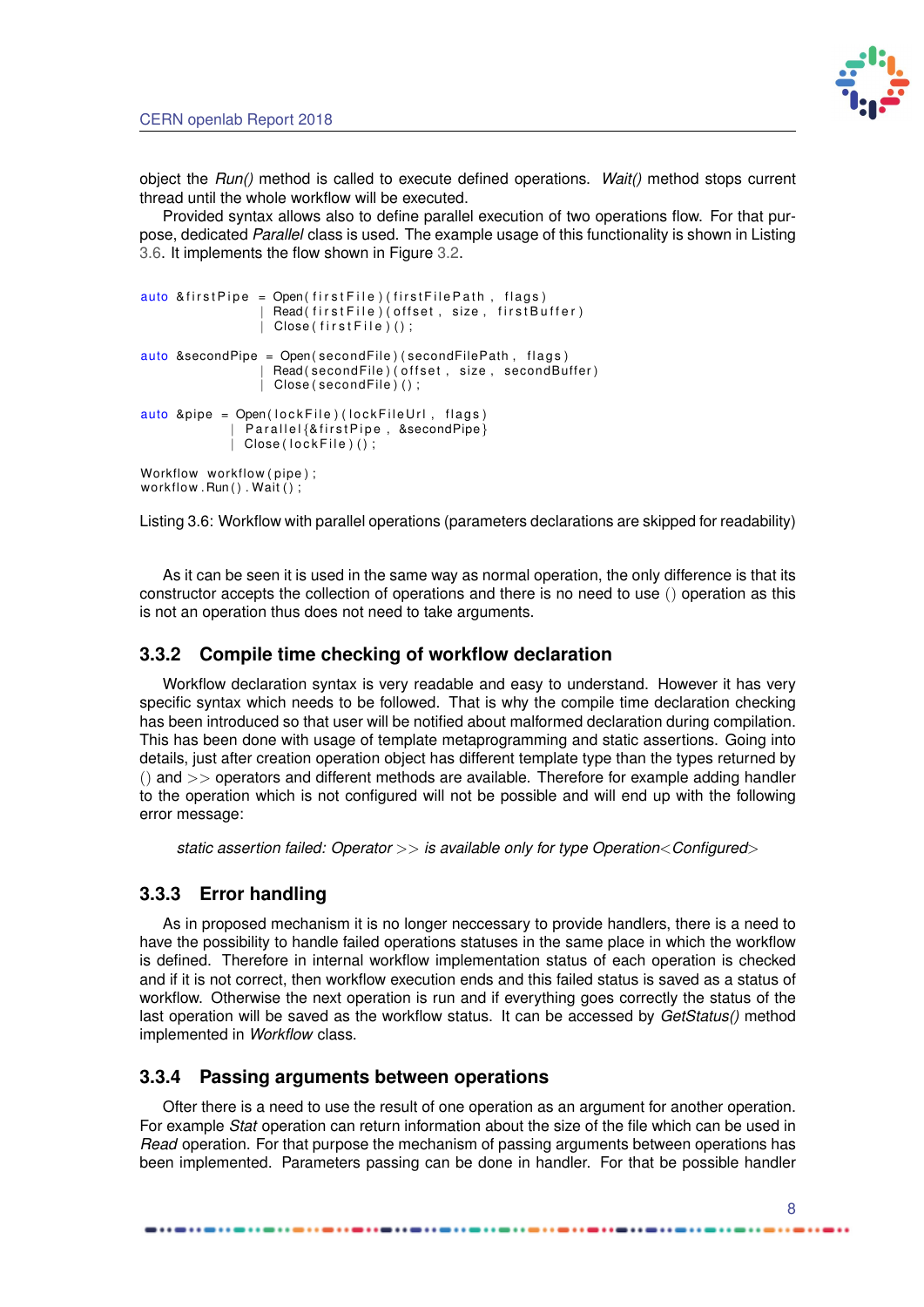

needs to inherit from *ForwardingHandler* class, which contains *ForwardParam* method dedicated for that purpose. This is a template method in which user needs to specify forwarded argument type as a template parameter and its value as a function argument. The example implementation of such handler is shown in Listing [3.7.](#page-12-1)

```
class StatHandler: public ForwardingHandler {
    public
         void HandleResponse ( XrdCl : : XRootDStatus * status, XrdCl : : AnyObject * response ) {
             Statinfo * stat = 0;
             response−>Get ( s t a t ) ;
             uint 32 t size = stat \rightarrow GetSize();
             char* buffer = new char [size]();
             ForwardParam<Read:: BufferArg>(buffer);
             ForwardParam<Read:: SizeArg >(size);
             delete status;
             delete response;
        }
};
```
Listing 3.7: Handler with parameters forwarding

To enable usage of forwarded parameter, dedicated *notdef* object needs to be provided to operation configuration function instead of real value (Listing [3.8\)](#page-12-2).

```
auto statHandler = new StatHandler ();
auto &pipe = Open(f) (file Url, flags)
               Stat(f)(true) \gg stat Handler
               \text{Read}(f) ( offset, notdef, notdef)
               Close ( f ) ( ) ;
```

```
Workflow workflow (pipe);
workflow . Run() . Wait ();
```
Listing 3.8: Workflow with notdef params declaration

Parameters forwarding can also be done with lambda functions, as shown in Listing [3.9](#page-12-3)

```
auto stat Handler = [] ( XRootDStatus &st, Stat Info& stat, ParamsContainerWrapper& params ) {
     uint32<sub>-</sub>t size = stat.GetSize();
    char∗ buffer = new char [size]();
    params . ForwardParam<Read :: BufferArg >(buffer) ;
    params . ForwardParam<Read : : SizeArg >(size) ;
};
auto &pipe = Open(f) (file Url, flags)
               Stat(f)(true) \gg statHander\text{Read}(f) ( offset, notdef, notdef)
               Close ( f ) ( ) ;
Workflow workflow (pipe);
workflow . Run(). Wait ();
```
<span id="page-12-0"></span>

...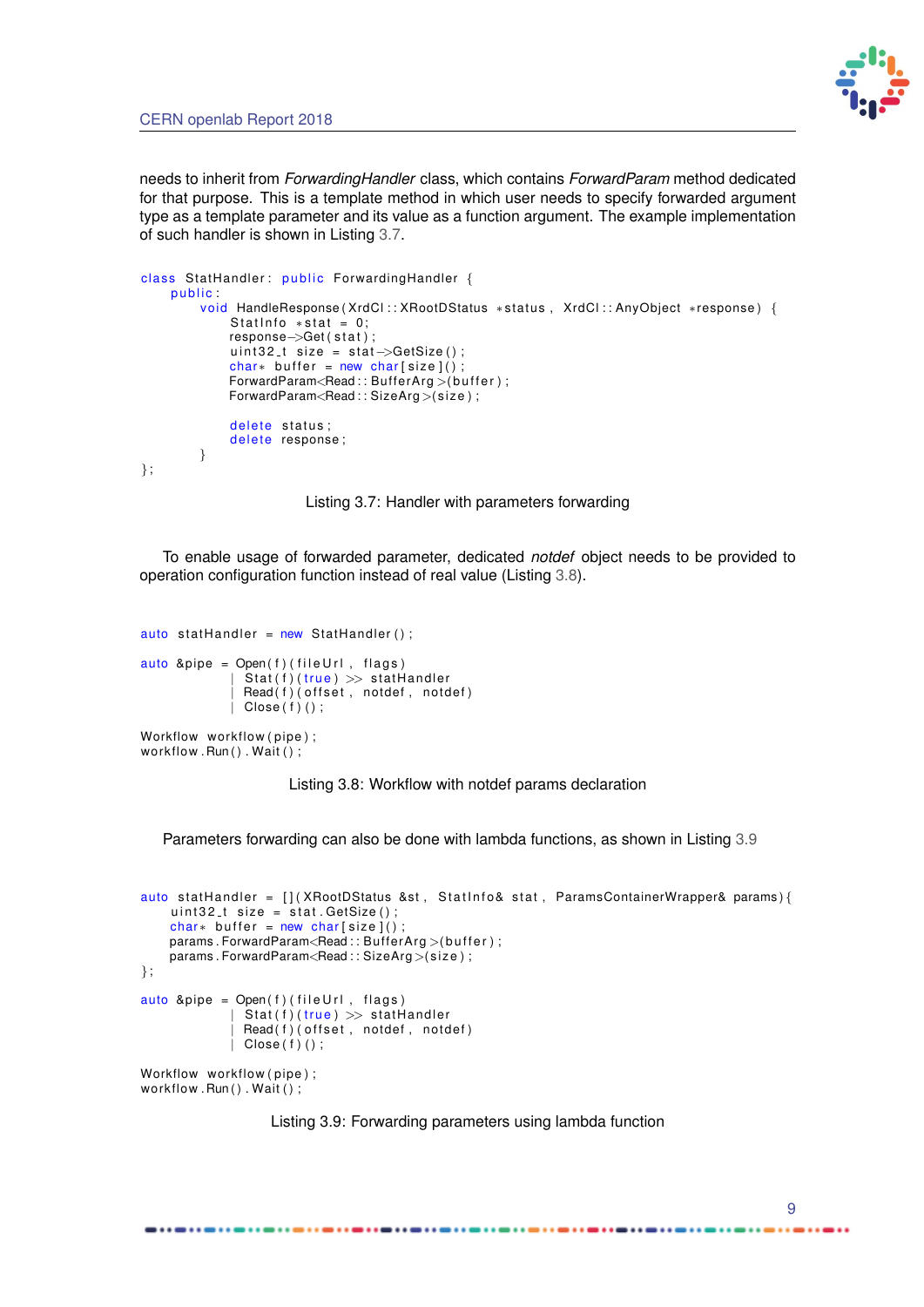

```
Selected tests/
  Selected tests/WorkflowTest/
    Selected tests/WorkflowTest/WorkflowTest::ReadingWorkflowTest
    Selected tests/WorkflowTest/WorkflowTest::WritingWorkflowTest
    Selected tests/WorkflowTest/WorkflowTest::MissingParameterTest
    Selected tests/WorkflowTest/WorkflowTest:: OperationFailureTest
    Selected tests/WorkflowTest/WorkflowTest::DoubleRunningTest
    Selected tests/WorkflowTest/WorkflowTest::ParallelTest
    Selected tests/WorkflowTest/WorkflowTest::FileSystemWorkflowTest
    Selected tests/WorkflowTest/WorkflowTest::MixedWorkflowTest
Running:
OK (8)
. . . . . . . .
```
Figure 3.3: Unit tests results

#### **3.3.5 Application and tests**

 $... - ... - ...$ 

All of the functionalities described above are applied to all file and file system functions available in XRootD client. The mechanism has been tested with unit tests which result is shown in Figure [3.3.](#page-13-0)

 $... - ...$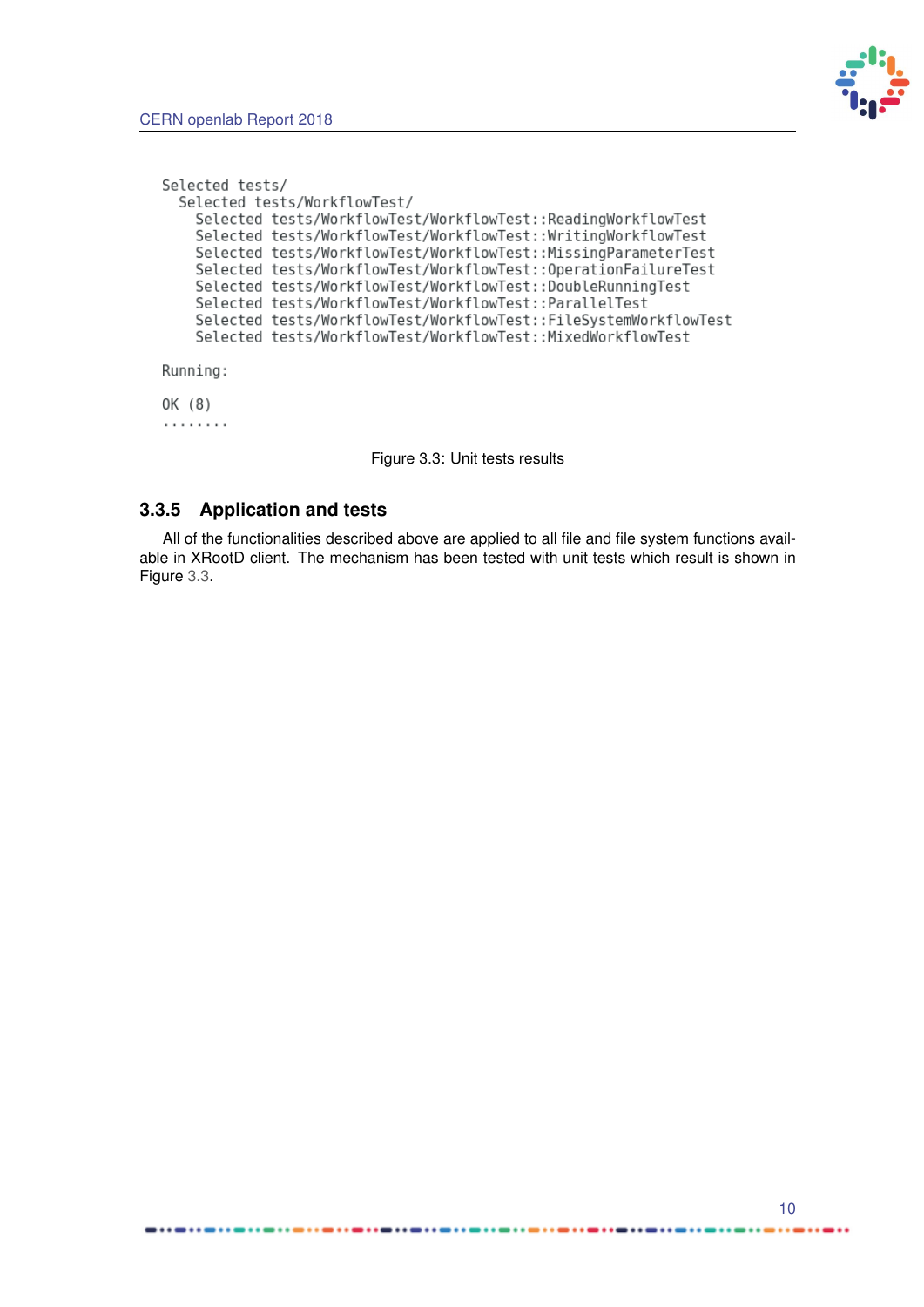

# <span id="page-14-0"></span>**4. Conclusions**

In this project PyXRootD packages has been successfully published to Python Package Index. This allows to use PIP to install this package what makes installation process much more convenient and easier to automate. Furthermore, PIP provides support for python virtual environments and proper version management.

Additionaly, new declarative file access API for XRootD client has been introduced. Its clear syntax makes usage of asynchronous file and file system access functions much easier and the code much more readable.

...